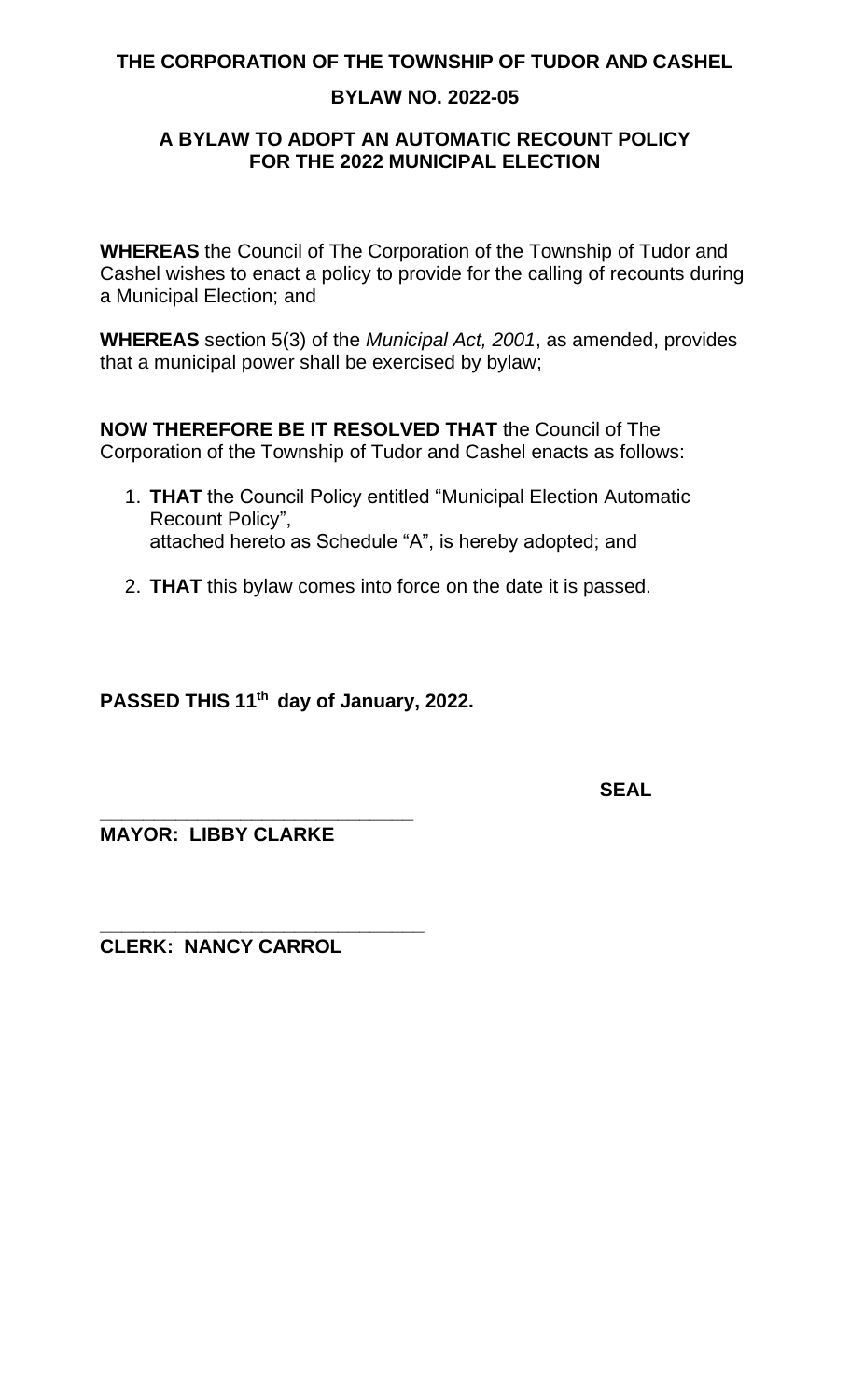# **BYLAW NO. 2022-05**

Schedule A

### Purpose**:**

To establish criteria that will require the completion of an automatic recount for elected positions in accordance with the *Municipal Elections Act.*

# Authority**:**

A recount under sections 56, 57, or 58 shall be conducted in the same manner as the original count as per s.60 (1) unless ordered otherwise by a judge as per Section 60 (3).

A recount is required when:

- 1. there is a tie vote where both or all candidates cannot be declared elected (Automatic);
- 2. by resolution of Council (for Council offices);
- 3. by resolution of local board (for offices on a local board);
- 4. by order of the Minister (for questions submitted by the Minister); or
- 5. by order of the Superior Court of Justice.

The Municipal Elections Modernization Act now provides the Clerk with the authority to adopt a policy by May 1 of the election year to define circumstances under which a recount would be conducted other than those listed above. The Clerk now has the authority to hold a recount in accordance with the new recount policy.

# Policy**:**

If the number of votes separating candidates from winning an office is a variance of one of the following:

- 1. ten (10) votes or less; or
- 2. 1% of voters who have cast their votes for the office, whichever is the lesser amount.

The Clerk shall conduct a recount of the votes for the candidate(s) / position(s) in question.

Example 1**:**

| Candidate A           | 500 votes cast |
|-----------------------|----------------|
| Candidate B           | 511 votes cast |
| Candidate C           | 550 votes cast |
|                       |                |
| <b>Votes Cast</b>     | 1561           |
| 1% of 1561 votes cast | 15.61          |

Difference between Candidate A & B votes is 11. 1% of total is 16, so **No Recount**.

Example 2**:**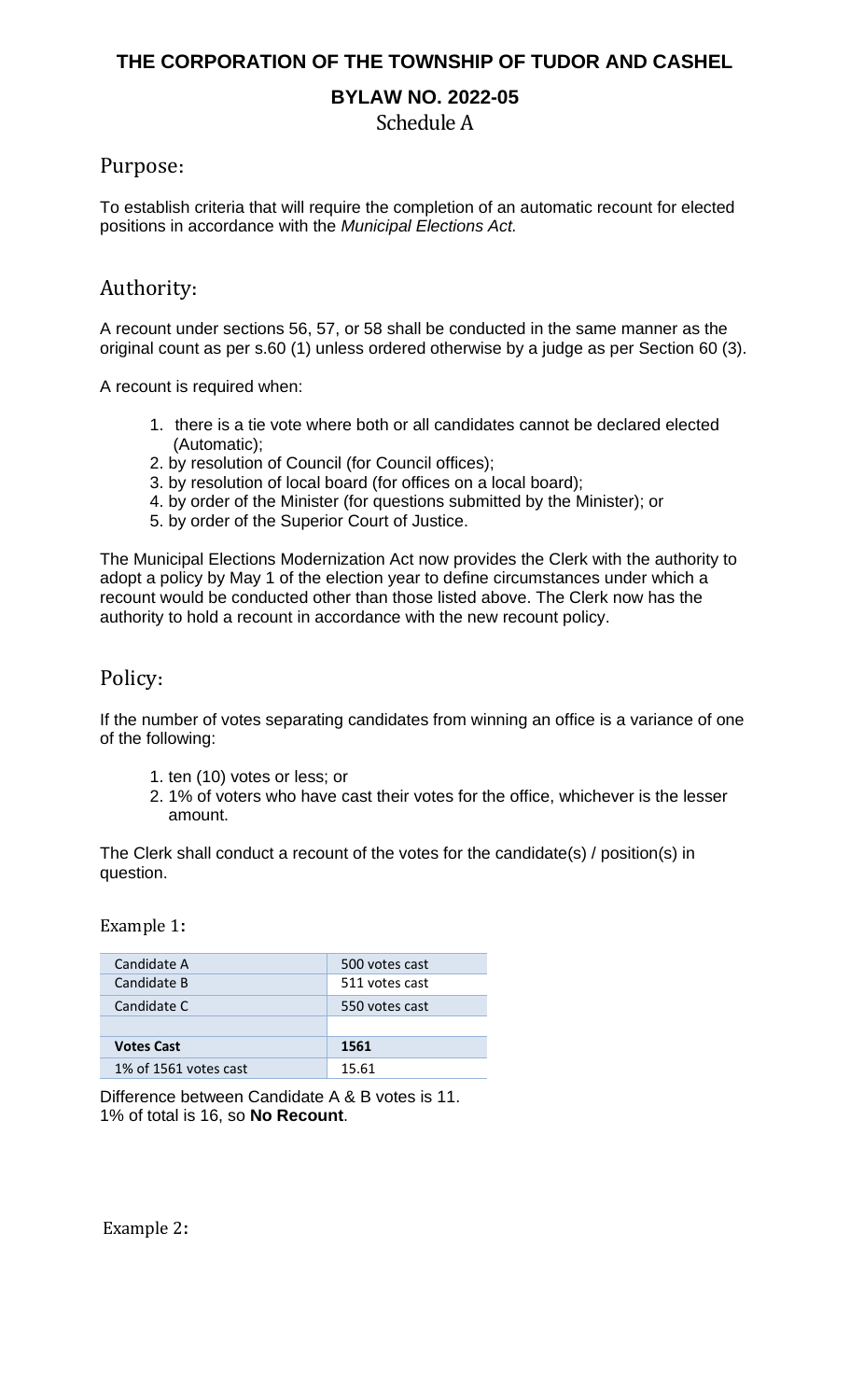### **BYLAW NO. 2022-05**

| 500 votes cast |
|----------------|
| 509 votes cast |
| 550 votes cast |
|                |
| 1559           |
| 15.59          |
|                |

Difference between Candidate A & B is 9. **Recount** for Candidates A & B.

### Example 3**:**

| Candidate A          | 444 votes cast |
|----------------------|----------------|
| Candidate B          | 436 votes cast |
|                      |                |
| <b>Votes Cast</b>    | 880            |
| 1% of 880 votes cast | 88             |

Difference between Candidate A & B is 8.

**Recount** for Candidates A & B as the percentage vote (9%) is less than 10 votes and less than 1% of the total votes cast.

#### Example 4**:**

| Candidate A          | 495 votes cast |
|----------------------|----------------|
| Candidate B          | 504 votes cast |
|                      |                |
| <b>Votes Casted</b>  | 999            |
| 1% of 999 votes cast | 9.9            |

Difference between Candidate A & B is 9.

**Recount** for Candidates A & B as the percentage vote (10%) is less than 10 votes and less than 1% of the total votes cast.

# Legislative Requirements for Recounts**:**

A recount under sections 56, 57, or 58 shall be conducted in the same manner as the original count as per s.60 (1) unless ordered otherwise by a judge under s.60 (3).

A recount would be required when:

- there is a tie vote where both or all candidates cannot be declared elected(Automatic);
- by resolution of Council (for Council offices);
- by resolution of local board (for offices on a local board);
- by order of the Minister (for questions submitted by the Minister);
- by order of the Superior Court of Justice.

### Costs of Recount (s.7(3), 7(4))

The costs incurred by the Clerk to conduct a recount are to be paid by the Municipality. Any expenses incurred by a candidate will be the responsibility of the candidate i.e.: legal counsel in attendance on behalf of the candidate.

Who Conducts Recount (s.56)

The Clerk conducts all recounts for elections for which he or she is responsible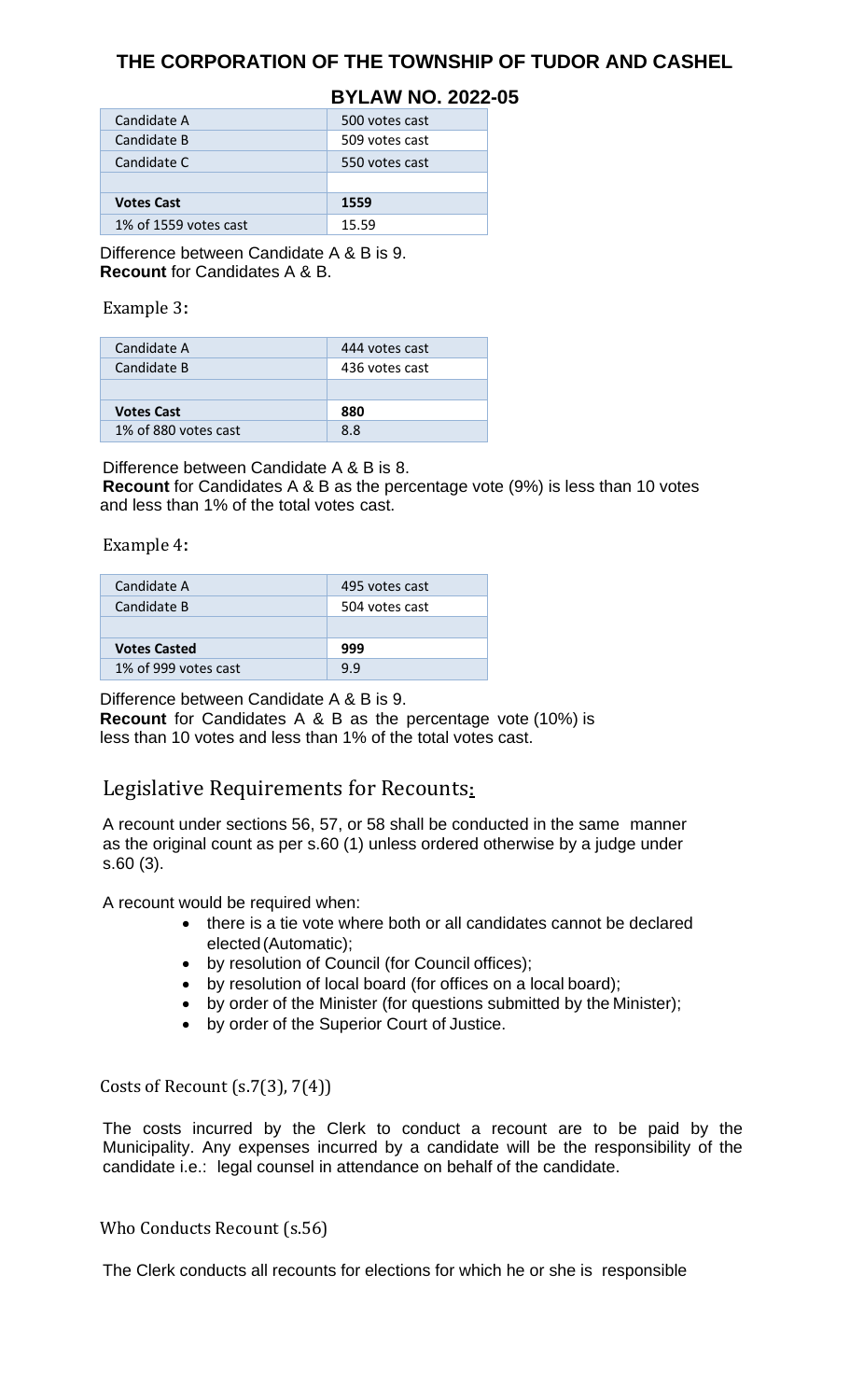### **BYLAW NO. 2022-05**

except recounts conducted by the Superior Court of Justice upon appeal.

Tied Vote Recount (s.56)

Where there is a tied vote for the election of a candidate to an office and both or all of the candidates cannot be declared elected, the Clerk must hold a recount **within 15 days after the declaration** required by s.55(4)a)b) of the results of the election.

Council, Local/School Board or Minister Request for Recount (s.57)

Within 30 days after the Clerk's declaration of the results under s.55(4), a Council, local/school board may pass a resolution or, the Minister may make an order requiring a recount.

The recount is to be held within 15 days **after the resolution is passed or the order is made.** The resolution for a recount must be passed no later than Wednesday November 21, 2018. An order of the Minister must be made within the same time frame. The incoming council or local board is no longer able to make a decision on a recount.

### Application to Superior Court of Justice (s.58)

A person who is entitled to vote in an election and who has reasonable grounds for believing the election results to be in doubt may apply to the Superior Court of Justice for an order directing the Clerk to hold a recount.

The application must be commenced within 30 days after the Clerk's official declaration of the results under s.55(4). The court, if satisfied there are sufficient grounds, shall make an order requiring the Clerk to hold a recount.

The recount is to be held within 15 days after the Clerk receives a copy of the order.

Votes for Candidates to be included in a Recount (s.56, 59)

The votes to be included in the recount are as follows:

- In a recount for a tied vote, the votes cast for candidates who are tied.
- In a recount being conducted under the authority of a council or local board resolution, the votes cast for candidates named in the resolution (all or specified candidates).
- In a recount being conducted under the authority of a court order, the votes cast for candidates named in the order (all or specified candidates).

The Clerk may include the votes for any other candidate for the same office. The practical application of this provision would be for the Clerk to include any candidate whose vote total was, in the Clerk's opinion, close enough to possibly be affected by the recount.

Persons entitled to be Present at a Recount (s.61)

- the Clerk and any other election official appointed for the recount;
- every certified candidate for the office involved;
- the applicant, if any, who applied for the recount under s.58;
- legal counsel for any of the above;
- each certified candidate for the office involved or an applicant may appoint